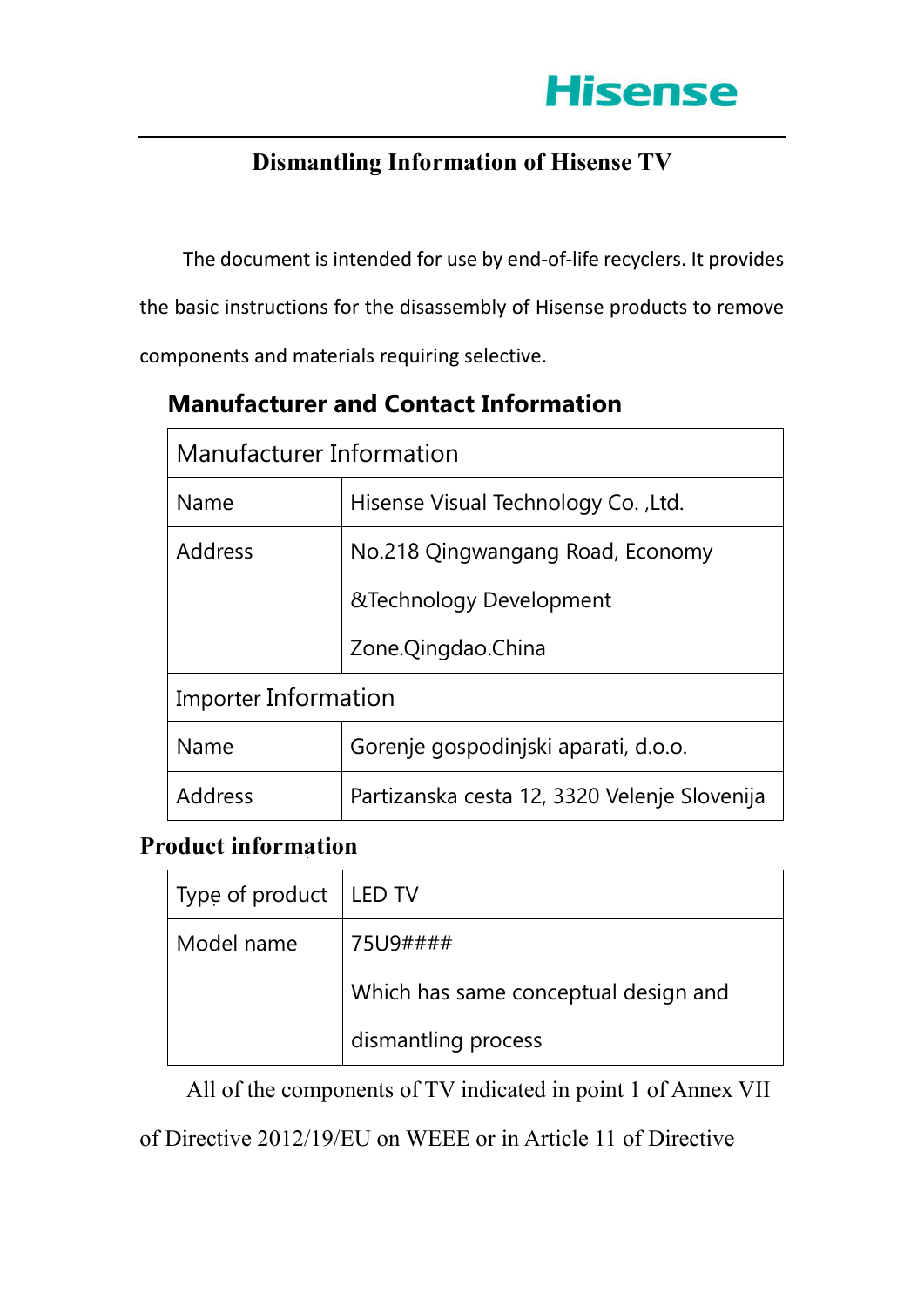

2006/66/EC of the European Parliament and of the Council(1) on

batteries and accumulators and waste batteries and accumulators.

## **Contents**

- **1**.**Tool Required**
- **2**.**Product Dismantling Process**

## **1 Tools Required**

List the type that would typically be used to disassemble the product to a point where components and materials requiring.

| <b>Tool Description</b> | <b>Tool</b> information |
|-------------------------|-------------------------|
| <b>Screw driver</b>     | $\alpha$                |
| <b>Nipper</b>           |                         |

## 2 **Product Dismantling Process**●

## **1.Batteries**

Batteries can easily be removed from the remote control once the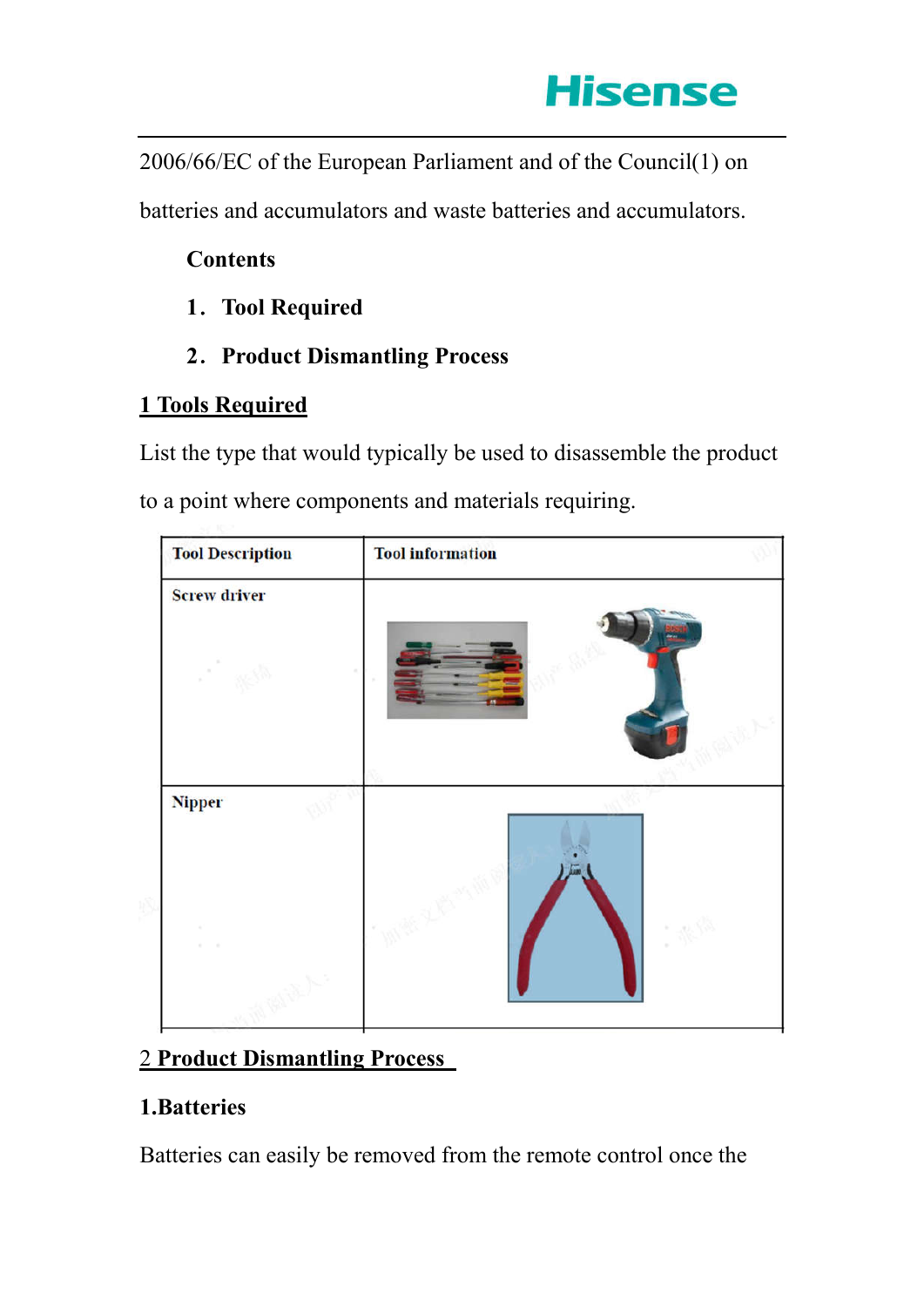

backcover of the remote control has been removed.



## **2. PCB and LCD Module**

The back cover of the display can easily be removed by screw

driver and hand.



Once removed, this will expose the PCBs Units, which can now be easily removed with hand and screw driver, remove the WIFI module, key pad and IR.



You can refer to the exploded view to disassemble easier.